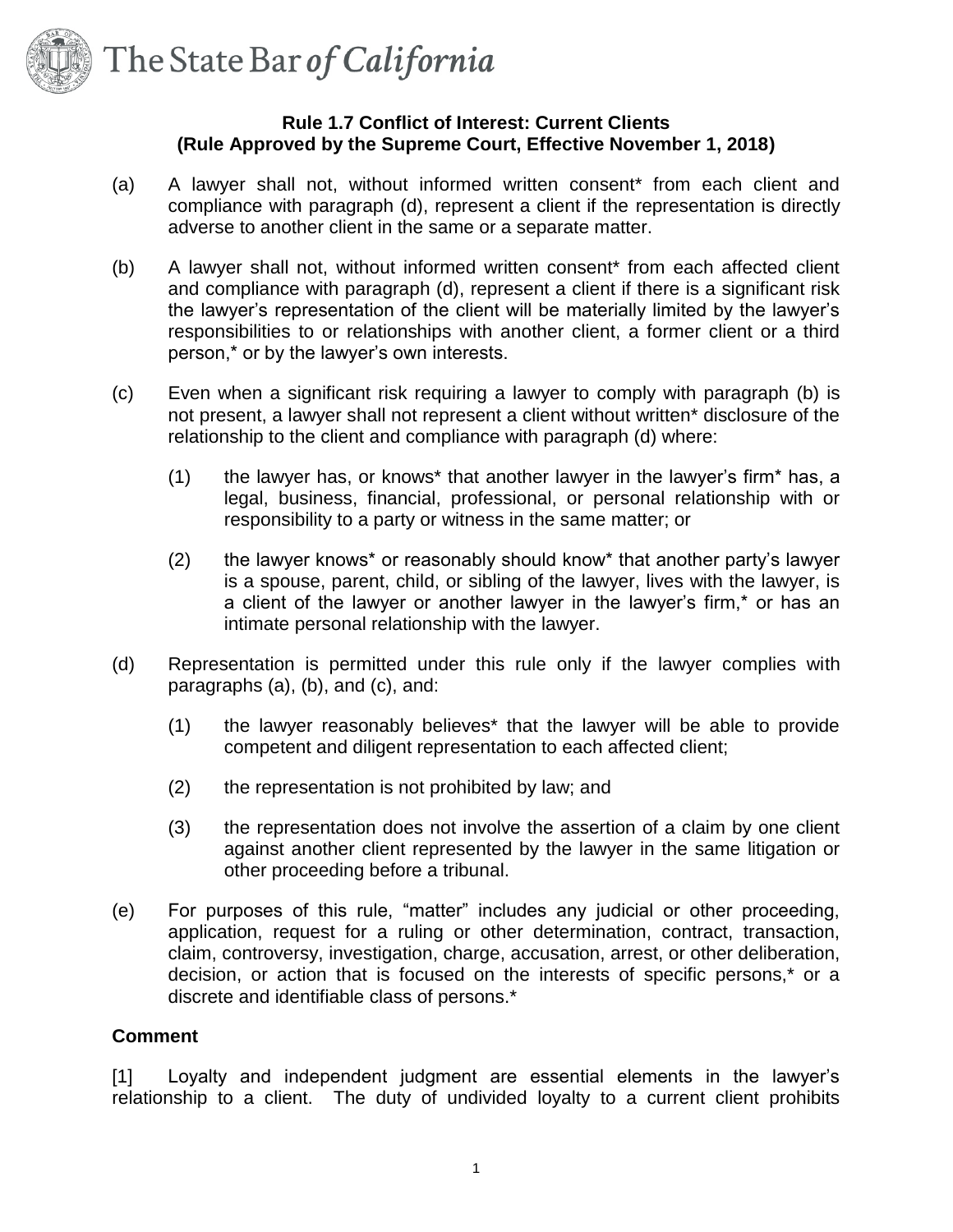undertaking representation directly adverse to that client without that client's informed written consent.\* Thus, absent consent, a lawyer may not act as an advocate in one matter against a person<sup>\*</sup> the lawyer represents in some other matter, even when the matters are wholly unrelated. (See *Flatt v. Superior Court* (1994) 9 Cal.4th 275 [36 Cal.Rptr.2d 537].) A directly adverse conflict under paragraph (a) can arise in a number of ways, for example, when: (i) a lawyer accepts representation of more than one client in a matter in which the interests of the clients actually conflict; (ii) a lawyer, while representing a client, accepts in another matter the representation of a person\* who, in the first matter, is directly adverse to the lawyer's client; or (iii) a lawyer accepts representation of a person\* in a matter in which an opposing party is a client of the lawyer or the lawyer's law firm.\* Similarly, direct adversity can arise when a lawyer cross-examines a non-party witness who is the lawyer's client in another matter, if the examination is likely to harm or embarrass the witness. On the other hand, simultaneous representation in unrelated matters of clients whose interests are only economically adverse, such as representation of competing economic enterprises in unrelated litigation, does not ordinarily constitute a conflict of interest and thus may not require informed written consent\* of the respective clients.

[2] Paragraphs (a) and (b) apply to all types of legal representations, including the concurrent representation of multiple parties in litigation or in a single transaction or in some other common enterprise or legal relationship. Examples of the latter include the formation of a partnership for several partners\* or a corporation for several shareholders, the preparation of a pre-nuptial agreement, or joint or reciprocal wills for a husband and wife, or the resolution of an "uncontested" marital dissolution. If a lawyer initially represents multiple clients with the informed written consent<sup>\*</sup> as required under paragraph (b), and circumstances later develop indicating that direct adversity exists between the clients, the lawyer must obtain further informed written consent\* of the clients under paragraph (a).

[3] In *State Farm Mutual Automobile Insurance Company v. Federal Insurance Company* (1999) 72 Cal.App.4th 1422 [86 Cal.Rptr.2d 20], the court held that paragraph (C)(3) of predecessor rule 3-310 was violated when a lawyer, retained by an insurer to defend one suit, and while that suit was still pending, filed a direct action against the same insurer in an unrelated action without securing the insurer's consent. Notwithstanding *State Farm*, paragraph (a) does not apply with respect to the relationship between an insurer and a lawyer when, in each matter, the insurer's interest is only as an indemnity provider and not as a direct party to the action.

[4] Even where there is no direct adversity, a conflict of interest requiring informed written consent<sup>\*</sup> under paragraph (b) exists if there is a significant risk that a lawyer's ability to consider, recommend or carry out an appropriate course of action for the client will be materially limited as a result of the lawyer's other responsibilities, interests, or relationships, whether legal, business, financial, professional, or personal. For example, a lawyer's obligations to two or more clients in the same matter, such as several individuals seeking to form a joint venture, may materially limit the lawyer's ability to recommend or advocate all possible positions that each might take because of the lawyer's duty of loyalty to the other clients. The risk is that the lawyer may not be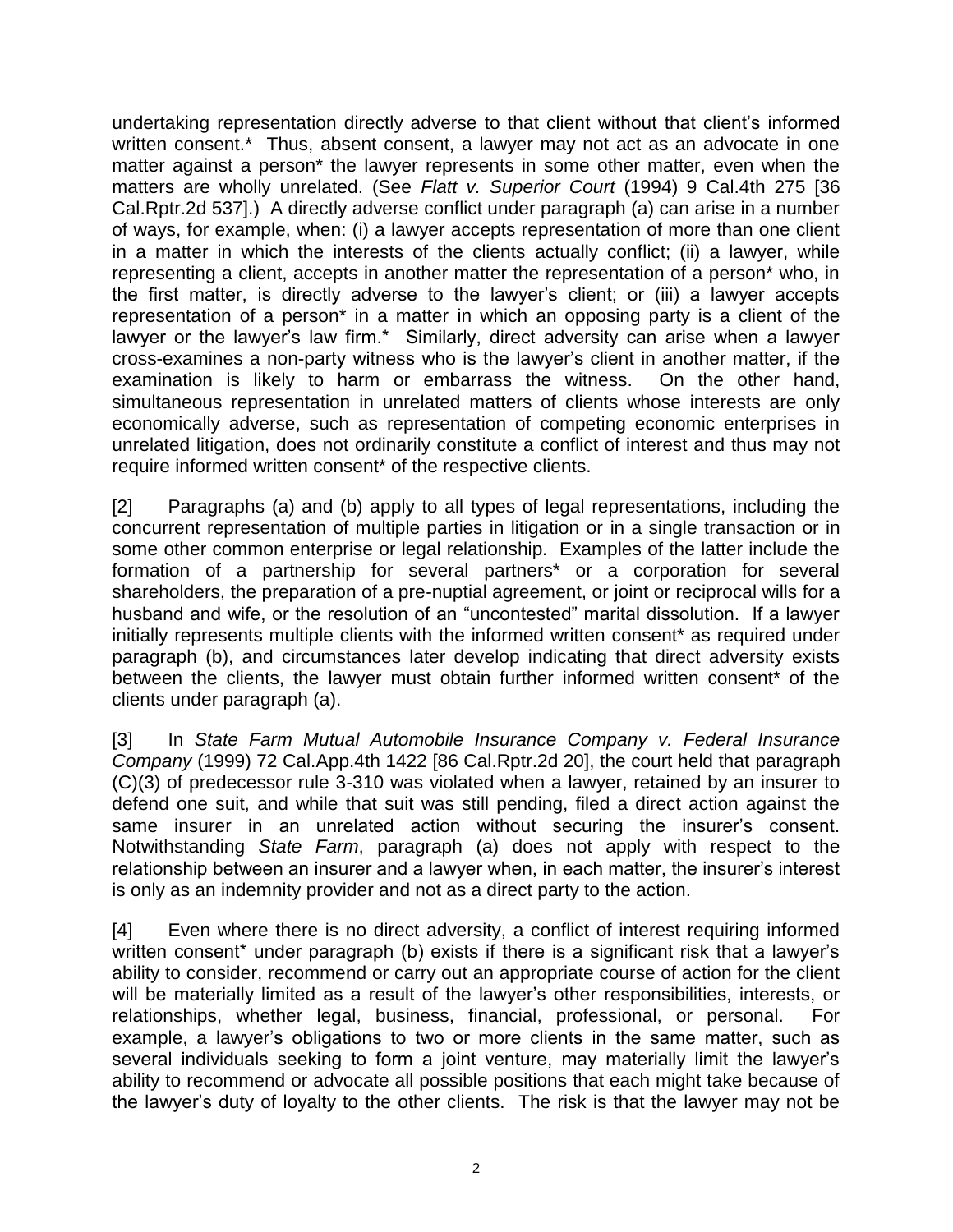able to offer alternatives that would otherwise be available to each of the clients. The mere possibility of subsequent harm does not itself require disclosure and informed written consent.\* The critical questions are the likelihood that a difference in interests exists or will eventuate and, if it does, whether it will materially interfere with the lawyer's independent professional judgment in considering alternatives or foreclose courses of action that reasonably\* should be pursued on behalf of each client. The risk that the lawyer's representation may be materially limited may also arise from present or past relationships between the lawyer, or another member of the lawyer's firm\*, with a party, a witness, or another person\* who may be affected substantially by the resolution of the matter.

[5] Paragraph (c) requires written\* disclosure of any of the specified relationships even if there is not a significant risk the relationship will materially limit the lawyer's representation of the client. However, if the particular circumstances present a significant risk the relationship will materially limit the lawyer's representation of the client, informed written consent\* is required under paragraph (b).

[6] Ordinarily paragraphs (a) and (b) will not require informed written consent\* simply because a lawyer takes inconsistent legal positions in different tribunals\* at different times on behalf of different clients. Advocating a legal position on behalf of a client that might create precedent adverse to the interests of another client represented by a lawyer in an unrelated matter is not sufficient, standing alone, to create a conflict of interest requiring informed written consent.\* Informed written consent\* may be required, however, if there is a significant risk that: (i) the lawyer may temper the lawyer's advocacy on behalf of one client out of concern about creating precedent adverse to the interest of another client; or (ii) the lawyer's action on behalf of one client will materially limit the lawyer's effectiveness in representing another client in a different case, for example, when a decision favoring one client will create a precedent likely to seriously weaken the position taken on behalf of the other client. Factors relevant in determining whether the clients' informed written consent\* is required include: the courts and jurisdictions where the different cases are pending, whether a ruling in one case would have a precedential effect on the other case, whether the legal question is substantive or procedural, the temporal relationship between the matters, the significance of the legal question to the immediate and long-term interests of the clients involved, and the clients' reasonable\* expectations in retaining the lawyer.

[7] Other rules and laws may preclude the disclosures necessary to obtain the informed written consent\* or provide the information required to permit representation under this rule. (See, e.g., Bus. & Prof. Code, § 6068, subd. (e)(1) and rule 1.6.) If such disclosure is precluded, representation subject to paragraph (a), (b), or (c) of this rule is likewise precluded.

[8] Paragraph (d) imposes conditions that must be satisfied even if informed written consent\* is obtained as required by paragraphs (a) or (b) or the lawyer has informed the client in writing\* as required by paragraph (c). There are some matters in which the conflicts are such that even informed written consent\* may not suffice to permit representation. (See *Woods v. Superior Court* (1983) 149 Cal.App.3d 931 [197 Cal.Rptr.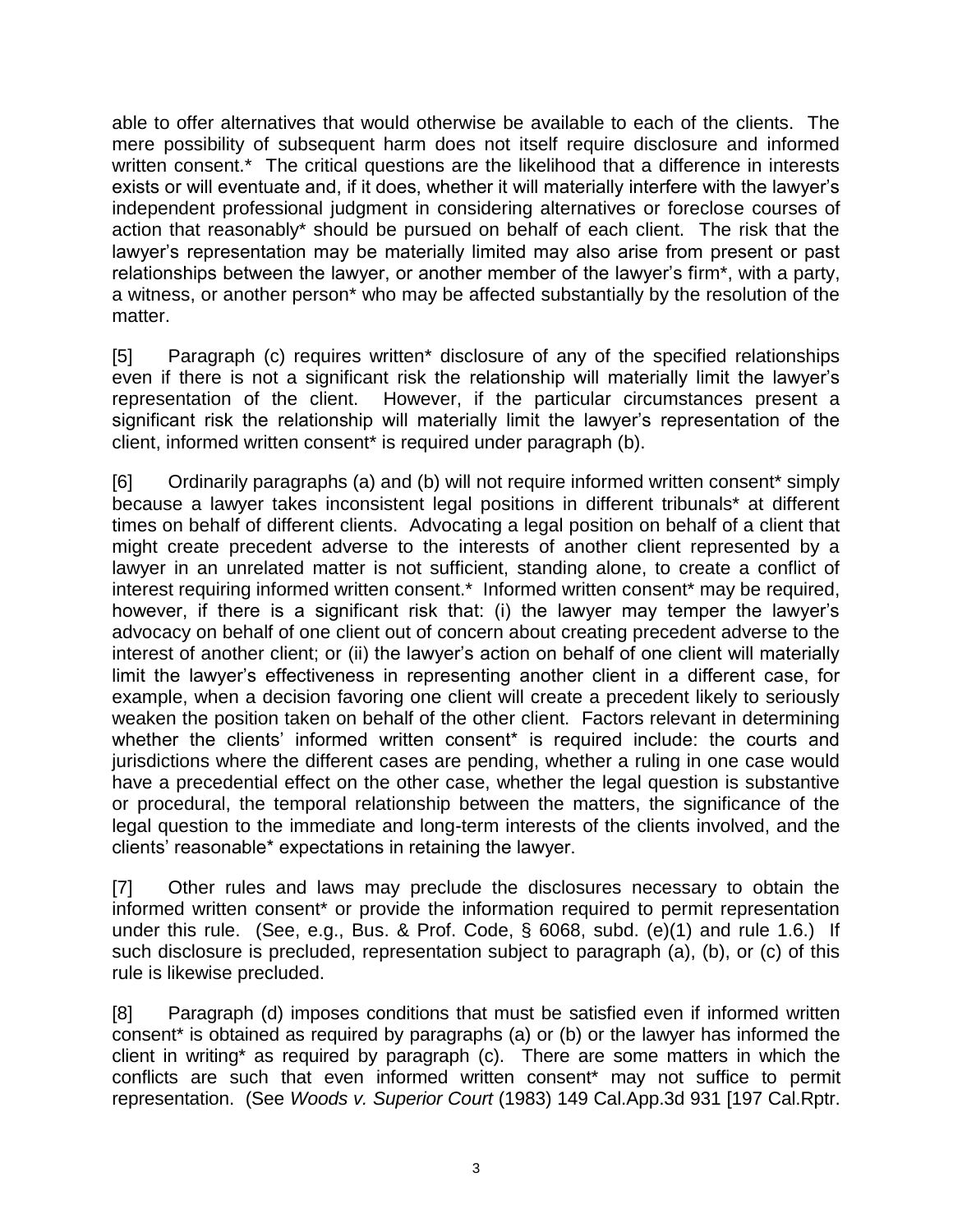185]; *Klemm v. Superior Court* (1977) 75 Cal.App.3d 893 [142 Cal.Rptr. 509]; *Ishmael v. Millington* (1966) 241 Cal.App.2d 520 [50 Cal.Rptr. 592].)

[9] This rule does not preclude an informed written consent\* to a future conflict in compliance with applicable case law. The effectiveness of an advance consent is generally determined by the extent to which the client reasonably\* understands the material risks that the consent entails. The more comprehensive the explanation of the types of future representations that might arise and the actual and reasonably\* foreseeable adverse consequences to the client of those representations, the greater the likelihood that the client will have the requisite understanding. The experience and sophistication of the client giving consent, as well as whether the client is independently represented in connection with giving consent, are also relevant in determining whether the client reasonably\* understands the risks involved in giving consent. An advance consent cannot be effective if the circumstances that materialize in the future make the conflict nonconsentable under paragraph (d). A lawyer who obtains from a client an advance consent that complies with this rule will have all the duties of a lawyer to that client except as expressly limited by the consent. A lawyer cannot obtain an advance consent to incompetent representation. (See rule 1.8.8.)

[10] A material change in circumstances relevant to application of this rule may trigger a requirement to make new disclosures and, where applicable, obtain new informed written consents.\* In the absence of such consents, depending on the circumstances, the lawyer may have the option to withdraw from one or more of the representations in order to avoid the conflict. The lawyer must seek court approval where necessary and take steps to minimize harm to the clients. See rule 1.16. The lawyer must continue to protect the confidences of the clients from whose representation the lawyer has withdrawn. (See rule 1.9(c).)

[11] For special rules governing membership in a legal service organization, see rule 6.3; and for work in conjunction with certain limited legal services programs, see rule 6.5.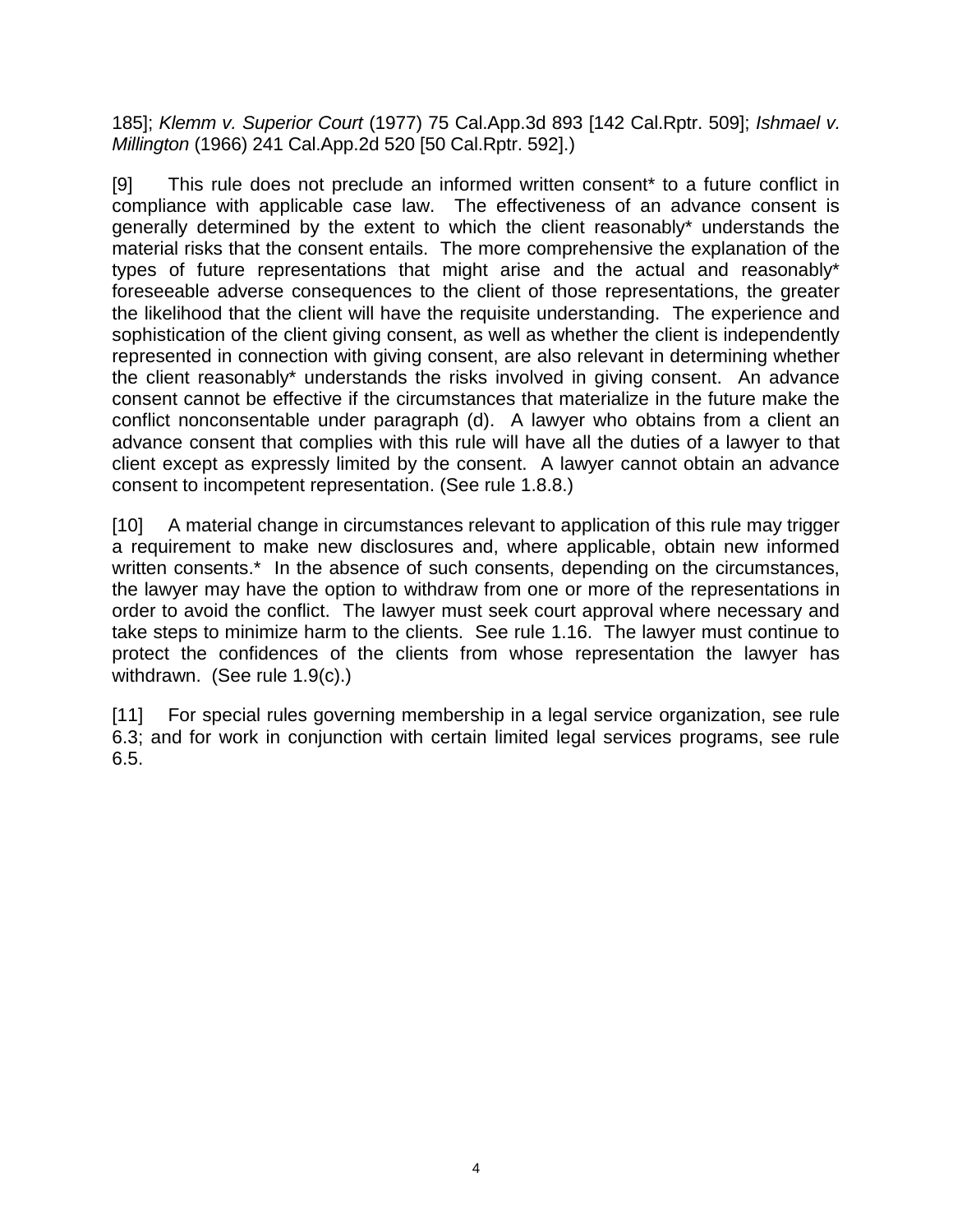#### **NEW RULE OF PROFESSIONAL CONDUCT 1.7 (Former Rule 3-310(B), (C)) Conflict of Interest: Current Client**

#### **EXECUTIVE SUMMARY**

The Commission for the Revision of the Rules of Professional Conduct ("Commission") has evaluated current rule 3-310 (Avoiding the Representation of Adverse Interests) in accordance with the Commission Charter, with a focus on the function of the rule as a disciplinary standard, and with the understanding that the rule comments should be included only when necessary to explain a rule and not for providing aspirational guidance. In addition, the Commission considered the national standard of the American Bar Association ("ABA") counterparts, a series of rules that address conflicts of interest as they might arise in a number of different situations: Model Rules 1.7 (Current Client Conflicts); 1.8(f) (third party payments); 1.8(g) (aggregate settlements); and 1.9 (Duties To Former Clients).

The result of the Commission's evaluation is a two-fold recommendation for implementing:

- (1) the Model Rules' framework of having separate rules that regulate different conflicts situations: proposed rules 1.7 (current clients), 1.8.6 (payments from one other than client), 1.8.7 (aggregate settlements) and 1.9 (former clients); and
- (2) proposed Rule 1.7 (conflicts of interest: current clients), which regulates conflicts situations that are currently regulated under rule 3-310(B) and (C). Proposed rule 1.7 largely tracks the ABA approach to current client conflicts of stating general rules regarding "direct adversity" conflicts between clients of a lawyer (addressed incompletely in current rule  $3-310(C)(2)$  and  $(C)(3)$ ) and "material limitation" conflicts (e.g., a joint representation conflict), which are currently addressed in current rule 3-310(C)(1) and 3-310(B).

Proposed rule 1.7 has been adopted by the Commission for submission to the Board of Trustees for public comment authorization..

1. *Recommendation of the ABA Model Rule Conflicts Framework*. The rationale underlying the Commission's recommendation of the ABA's multiple-rule approach is its conclusion that such an approach should facilitate compliance with and enforcement of conflicts of interest principles. Among other things, separate rules should reduce confusion and provide out-of-state lawyers, who often practice in California under one of the multijurisdictional practice rules (9.45 to 9.48) with quick access to the rules governing their specific conflicts problem. At the same time, this approach will promote a national standard in how the different conflicts of interest principles are organized within the Rules.<sup>1</sup>

<sup>1</sup> Every other jurisdiction in the country has adopted the ABA conflicts rules framework. In addition to the identified provisions, the Model Rules also include Model Rule 1.8, which includes eight provisions in addition to paragraphs (d) and (f) that cover conflicts situations addressed by standalone California Rules (e.g., MR 1.8(a) is covered by California Rule 3-300 [Avoiding Interests Adverse To A Client] and MR 1.8(e) is covered by California Rule 4-210 [Payment of Personal or Business Expenses By Or For A Client)].)

Further, the Model Rules also deal with concepts that are addressed by case law in California: Model Rules 1.10 (Imputation of Conflicts and Ethical Screening); 1.11 (Conflicts Involving Government Officers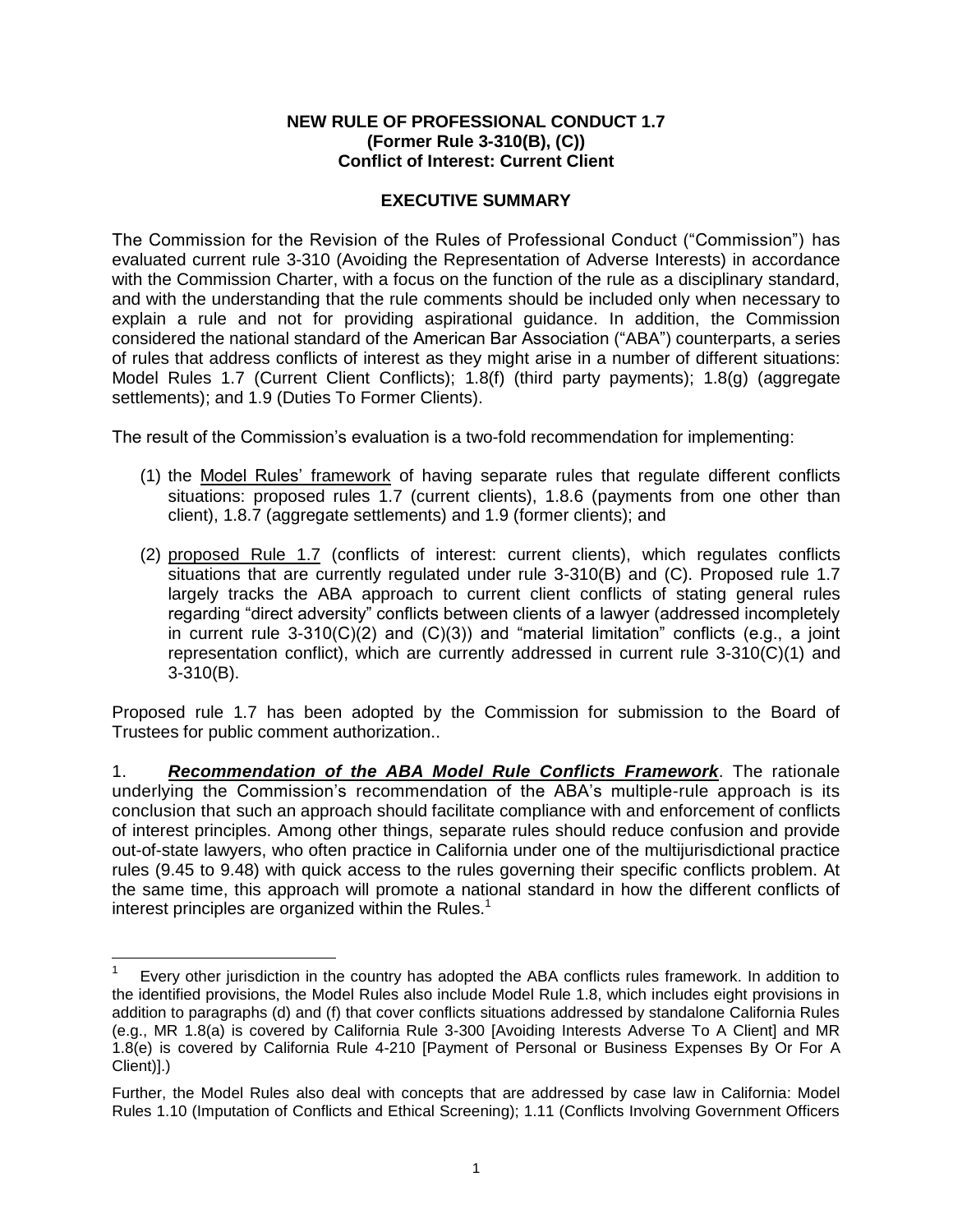2. *Recommendation of the ABA approach of proposed Rule 1.7*. The recommended approach tracks the ABA Model Rule, which generally describes two kinds of conflict situations relating to current clients: (1) those involving direct adversity,  $(MR 1.7(a)(1))$ , and (2) those involving a significant risk that a lawyer's representation of current clients will be materially limited by the lawyer's responsibilities to another client or third person, or by the lawyer's personal interests. (MR 1.7(a)(2)).

There are a number of reasons for the Commission's recommendation. *First*, the proposed rule will facilitate compliance with enforcement of the current client conflicts rule provisions by incorporating more clearly-stated general conflicts principles, (see paragraph (a) and introductory clause to paragraph (b)), while providing specific examples in the comments to the rules. *Second*, the approach will also increase client protection by including the generally-stated conflicts principles that are subject to regulation under the rule, rather than limiting the rule's application to several discrete situations as in current rule 3-310(B) and (C). *Third*, by incorporating the generally-stated principles in Model Rule 1.7(a)(1) and (2) into paragraphs (a) and (b), the proposed rule will help promote a national standard in conflicts of interest. *Fourth*, by incorporating the provisions in Model Rule  $1.7(b)(1) - (3)$  concerning unconsentable conflicts into proposed paragraph (d), the proposed rule will move this important concept into the black letter rather than relegate it to two separate Discussion paragraphs in the current rule (see rule 3-310, Discussion paragraphs 2 and 10).

**Informed written consent**. In addition to the foregoing considerations, the Commission recommends carrying forward California's more client-protective requirement that a lawyer obtain the client's "informed written consent," which requires written disclosure of the potential adverse consequences of the client consenting to a conflicted representation. The Model Rules, on the other hand, employ a less-strict requirement of requiring only "informed consent, confirmed in writing." That standard permits a lawyer to confirm by email or even text message that the client has consented to a conflict.

Paragraph (a) of proposed Rule 1.7 incorporates the concept of direct adversity of interests of two current clients. This carries forward the concept in current rule 3-310(C)(2) and (3), and Model Rule 1.7(a)(1).

Paragraph (b) incorporates the concept of material limitations on a lawyer's representation of a client because of duties owed another current or former client, or because a relationship with a client or other person. The paragraph borrows the language of Model Rule 1.7(a)(2) in carrying forward the concepts found in current rule 3-310(B) and (C)(1).

Paragraph (c) carries forward the concepts in current rules 3-310(B)(1) and 3-320. Similar to paragraph (b), this paragraph is concerned with limitations on the lawyer's ability to represent a client because of the lawyer's duties to or relationships with other persons. These situation is not included in paragraph (b) because the Commission believes that the standard in current rule  $3-310(B)$  – the lawyer must only provide written disclosure to the client of the relationship – should be carried forward, rather than applying paragraph (b)'s "informed written consent"

and Employees); and 1.12 (Conflicts Involving Former Judges and Judicial Employees). The Commission is currently studying those rules.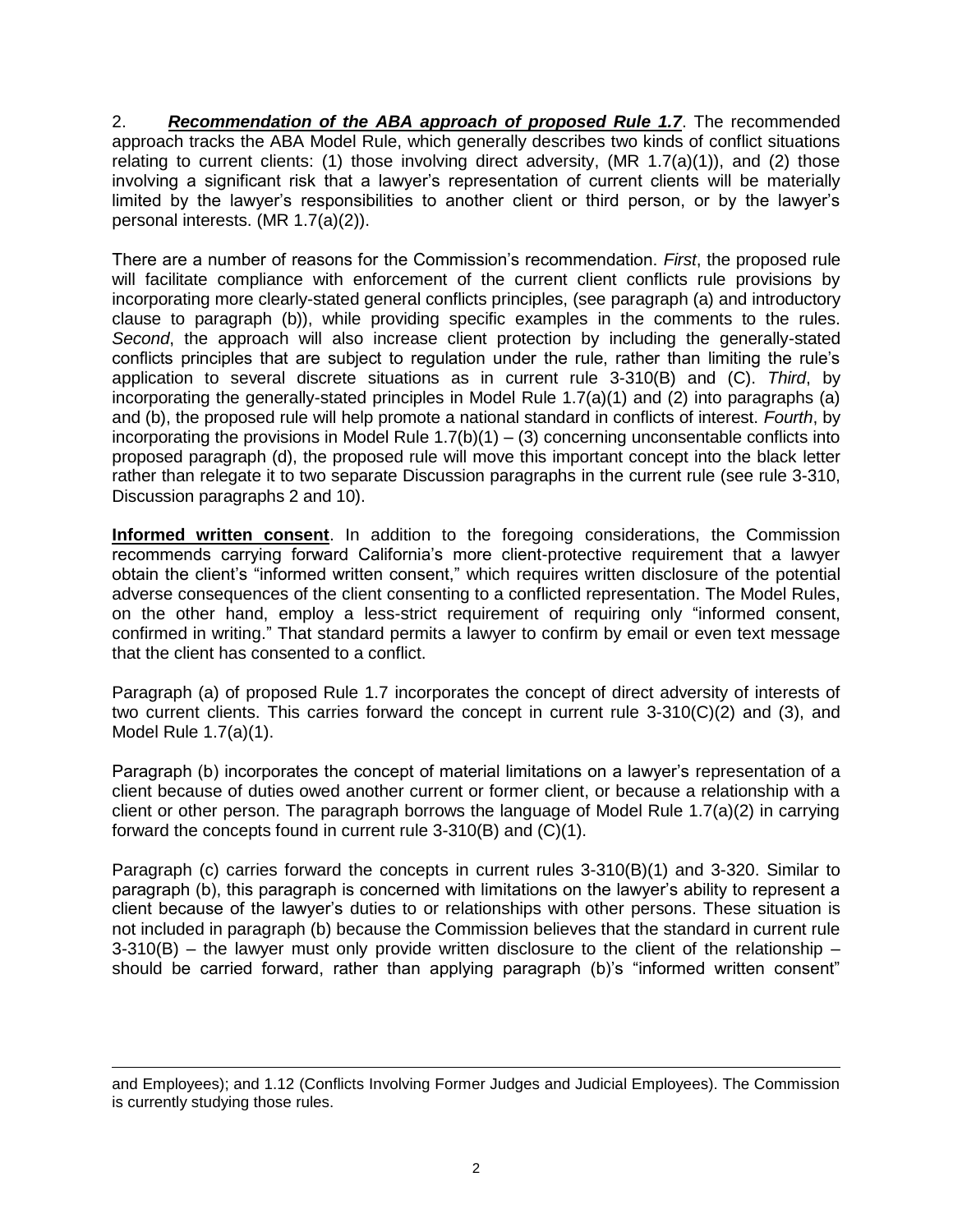standard.<sup>2</sup> This separate paragraph recognizes that there are certain instances when the duties owed to or relationships with other persons do not create a "significant risk" of a material limitation on the representation so as to require the heightened informed written consent standard, but nevertheless warrants the reduced "written disclosure" standard currently found in rule 3-310(B).

Paragraph (d) incorporates the provisions in Model Rule  $1.7(b)(1) - (3)$  concerning unconsentable conflicts. The concept is currently found in two separate Discussion paragraphs of current rule 3-310 (paragraphs 2 and 10).

Unlike the Model Rule with 35 comments, there are only 12 comments to proposed Rule 1.7, all of which provide interpretative guidance or clarify how the proposed rule, which is intended to govern a broad array of complex conflicts situations, should be applied. Comment [1] explains "direct adversity" of legal interests and importantly distinguishes clients with economically adverse interests. Comment [2] provides a definition of "matter," a concept central to the rule's application. Comment [3] carries forward the concept in current rule 3-310, Discussion ¶.7, and explains the rule's application to joint client representations. Comment [4] carries forward current Discussion ¶.9, which the Supreme Court approved in 2002 after extensive debate among various stakeholders in the insurance industry. Comment [5] explains how paragraph (b) should be applied by providing several discrete examples. Comment [6] explains how paragraph (c) should be applied by comparison to paragraph (b). Comment [7] explains when adverse positions clients have taken on a legal issue may require a lawyer to obtain the clients' informed written consent. Comment [8] crucially explains that a lawyer's duty of confidentiality may preclude the lawyer from providing a disclosure sufficient to ensure the client's consent is informed. Comment [9] carries forward the substance of current Discussion ¶¶.2 and 10 concerning unconsentable conflicts and provides citations to several cases that have addressed the issue. Comment [10] is new and provides interpretative guidance regarding paragraphs (a) and (b) regarding the extent to which they might apply to advance consents to future conflicts of interest. Comment [11] notes that a second consent may be required should the circumstances under which a consent was originally obtained change. Comment [12] provides crossreferences to proposed Rules 6.3 and 6.5, both of which permit otherwise conflicted representations or provide exceptions for imputation under certain conditions.

## **1st Round 90-day Public Comment Period**

Following consideration of public comment, the Commission made several changes to both the text and comment of proposed Rule 1.7.

Text. In paragraphs (a) and (b), the Commission added the phrase "in compliance with paragraph (d)" to clarify that a lawyer must not only obtain the client's informed written consent but must also comply with the requirements in paragraph (d).

In paragraph (b), the Commission deleted the examples that had been provided in the public comment draft except for former subparagraph (b)(1), which has been moved to paragraph (c) as subparagraph (c)(1). The version issued for 90-day public comment represented a

 $\overline{2}$ <sup>2</sup> The Commission determined that current rule 3-320's requirement of merely "informing" the client of the relationship with the other party's lawyer was not sufficiently rigorous to enhance public protection.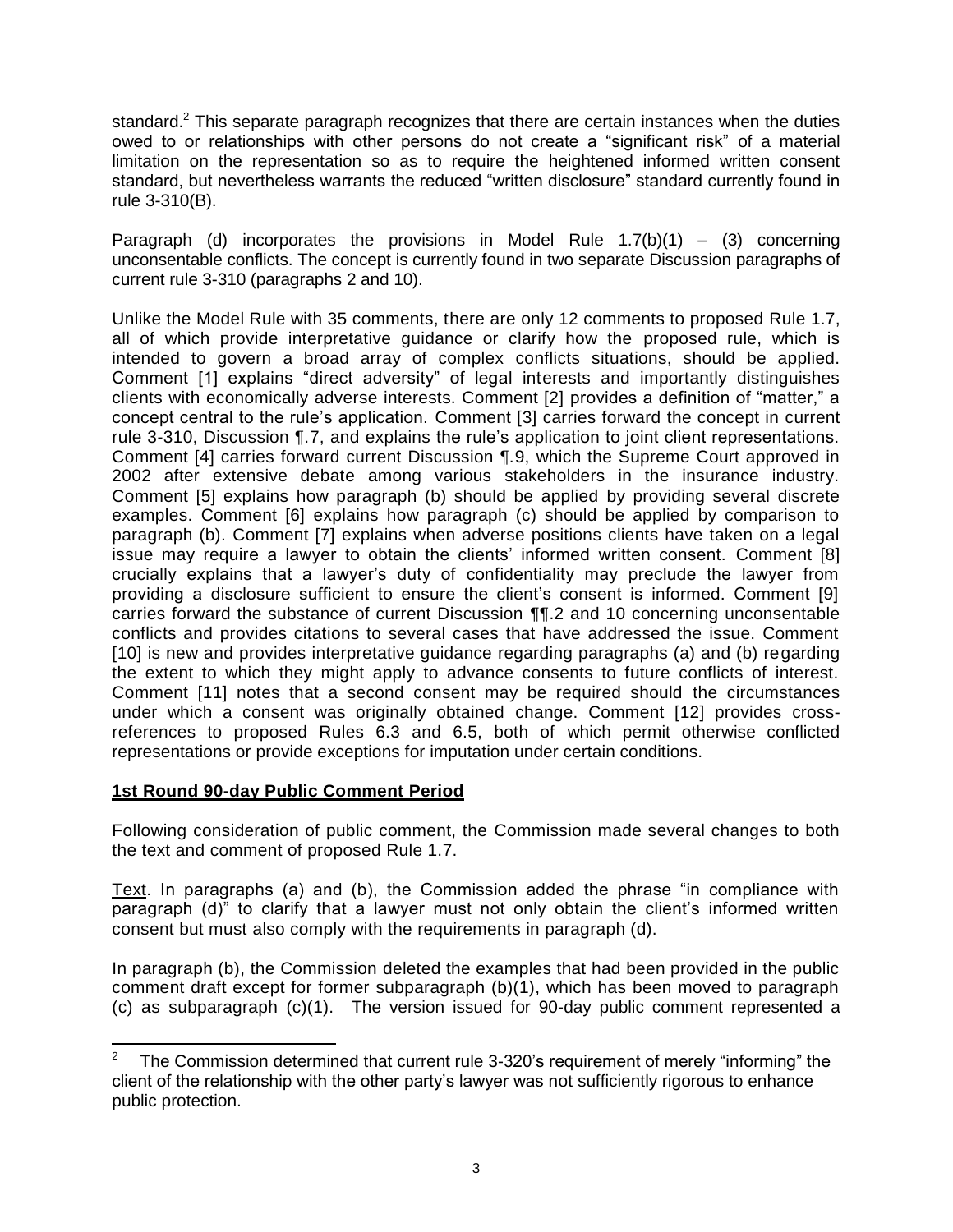"hybrid" approach that involved merging the "checklist approach"<sup>3</sup> of regulating conflicts involving current clients in current rule 3-310(B) and (C) with the ABA Model Rule's approach, which generally describes two kinds of conflict situations relating to current clients: (1) those involving direct adversity,  $(MR 1.7(a)(1))$ , and  $(2)$  those involving a significant risk that a lawyer's representation of current clients will be materially limited by the lawyer's responsibilities to another client or third person, or by the lawyer's personal interests. (MR 1.7(a)(2)). After consideration of public comment, including a lengthy letter submitted by the State Bar Committee on Professional Responsibility and Conduct, the Commission no longer favored this hybrid approach and revised the rule to be a variation of the Model Rule 1.7.

The Commission added new paragraph (c), with a new introductory clause. Paragraph (c) carries forward subparagraph (b)(1) of the public comment draft as subparagraph (c)(1) and paragraph (c) of the public comment draft as subparagraph (c)(1). Similar to paragraphs (a) and (b), paragraph (c) provides that not only must the lawyer give written disclosure to the client of the relationships in paragraphs (c)(1) and (2), but must also comply with the requirements in paragraph (d).

Comment. In Comment [2], which addresses the issue of positional conflicts, the first sentence has been deleted and the second sentence has been moved to new Comment [7], which contains a fuller discussion of positional conflicts.

The Commission has added new Comment [2], which explains what is meant by the term "matter." This comment is also cross-referenced in the Comment to both Rule 1.9 (Duties to Former Clients) and Rule 1.11 (Special Conflicts of Interest for Former and Current Government Officials and Employees).

In Comment [4], the Commission added a reference to paragraph (b), which also corresponds to current rule 3-310(C)(3).

In Comment [5], the Commission added the clause "or relationships, whether legal, business, financial, professional, or personal" to clarify the scope of paragraph (b). The last sentence of Comment [5] was also added for the same reason.

New Comment [6] has been added to clarify the scope and application of new paragraph (c). Public comment suggested that the public comment version of paragraphs (b) and (c) as drafted created confusion because their coverage might overlap in some situations.

New Comment [7] contains a fuller discussion of positional conflicts. See Comment [2], above.

In Comment [10] (Comment [8] in public comment draft), the Commission added a new third sentence ("The experience and sophistication … consent.") to identify factors in determining the feasibility of obtaining an advance consent.

 $\overline{a}$ 

<sup>3</sup> The "checklist" approach in current rule 3-310(B) and (C) involves the identification of discrete categories of current conflict situations. Unless an alleged conflict fits within one of these discrete categories, the lawyers involved will not be subject to discipline.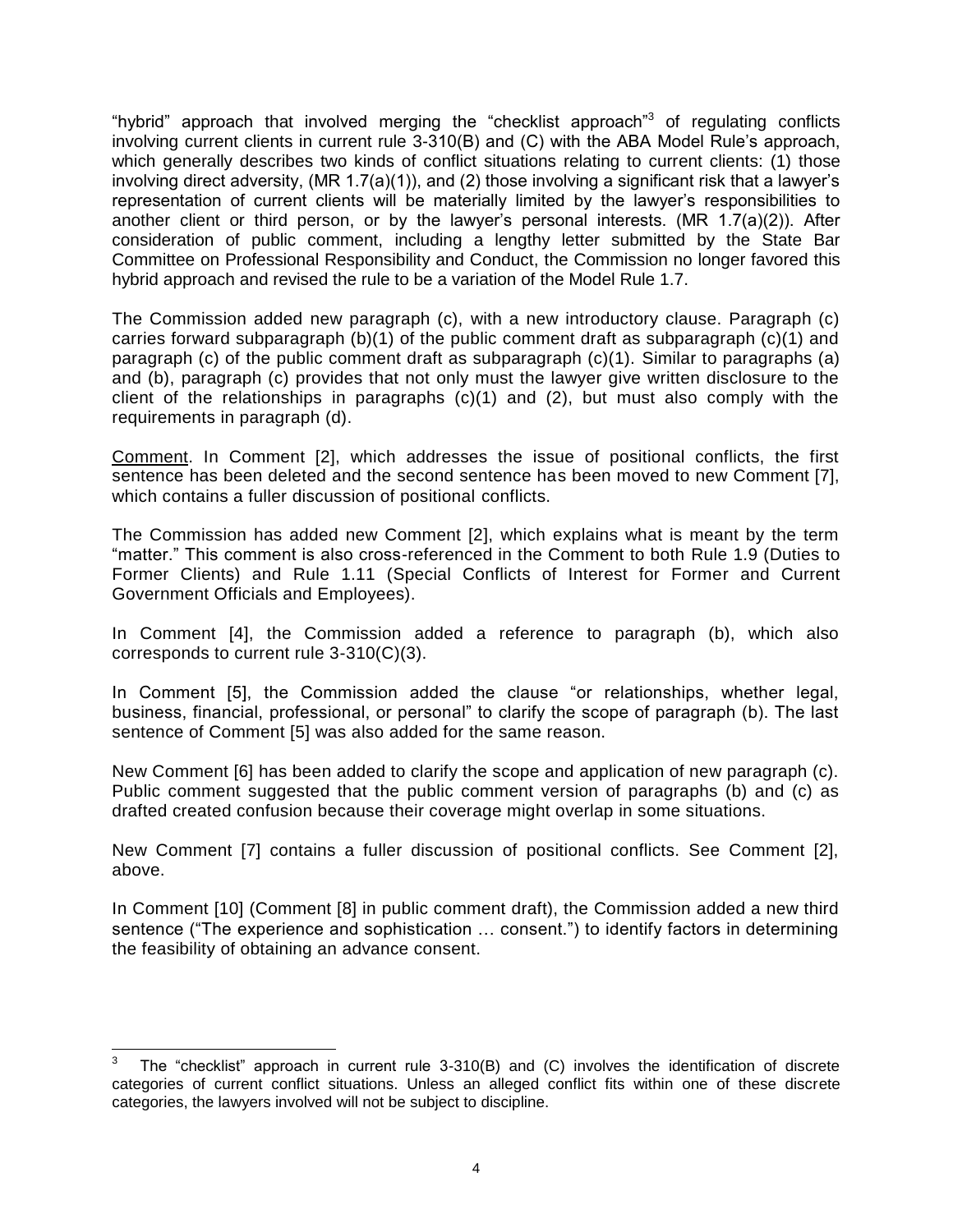#### **2nd Round 45-day Public Comment Period**

Following consideration of a second round of public comments, the Commission made changes to both the text and comment of proposed Rule 1.7.

Text. Paragraphs (a), (b) and (c) identify when a conflict of interest may arise and state that a lawyer must obtain a client's informed consent or make written disclosure to a client, depending on the type of conflict. Paragraph (d) identifies circumstances where a conflict of interests cannot be cured by client consent or disclosure. To reinforce the interrelationship of these paragraphs, in paragraph (d) the Commission added the phrase if "the lawyer complies with paragraphs (a), (b), and (c)." Public comments received stated that this was not clear and might lead to confusion about whether consent or disclosure, standing alone, can cure a conflict.

Comment. Comment [1] explains how to apply the concept of "direct adversity" by providing non-exclusive examples. The Commission revised this comment to expressly state that the identified situations are non-exclusive examples of direct adversity conflicts, and to add an additional example that describes the directly adverse conflict that arises when a lawyer is retained to sue a person who is a current client of the lawyer or the lawyer's firm.

In Comment [2], the Commission added language to clarify that a "matter" for purposes of this rule includes a "transaction," an "investigation," a "charge," an "accusation" or an "arrest." Public comments recommended broader language to avoid an overly narrow construction of the rule.

Comment [4] carries forward Discussion paragraph 9 in current rule 3-310, which the Supreme Court of California approved in 2002 after extensive study with participants of various stakeholders in the insurance industry. Discussion paragraph 9 clarifies the extent to which rule 3-310(C)(3) might apply to a lawyer's duties in an insurance defense tripartite relationship. The Commission has revised the comment to refer only to paragraph (a) of the proposed rule which carries forward current rule 3-310(C)(3).

Comment [7] in part carries forward Discussion paragraph 1 in current rule 3-310 which explains that representing inconsistent legal positions in different matters ordinarily does not trigger a conflict of interest. The Commission revised the second sentence of Comment [7] to use a simpler sentence structure and to use the phrase "sufficient, standing alone" to avoid the comment from being potentially overbroad. This clarification was recommended by a public comment.

With these changes, the Board's Committee on Regulation and Discipline authorized an additional 30-day public comment period on the revised proposed rule.

#### **Final Commission Action on the Proposed Rule**

The additional 30-day public comment period ended on March 6, 2017 and three written comments were received. The Commission considered these comments at its meeting on March 7, 2017. At this meeting, the Commission also considered two comments that were received after the deadline for the prior 45-day comment period. Following consideration of these comments, the Commission made no changes to the rule and voted to recommend the rule for adoption. Members of the Commission submitted dissents to this rule that can be found following the Report and Recommendation.

The Board adopted proposed rule 1.7 at its March 9, 2017 meeting.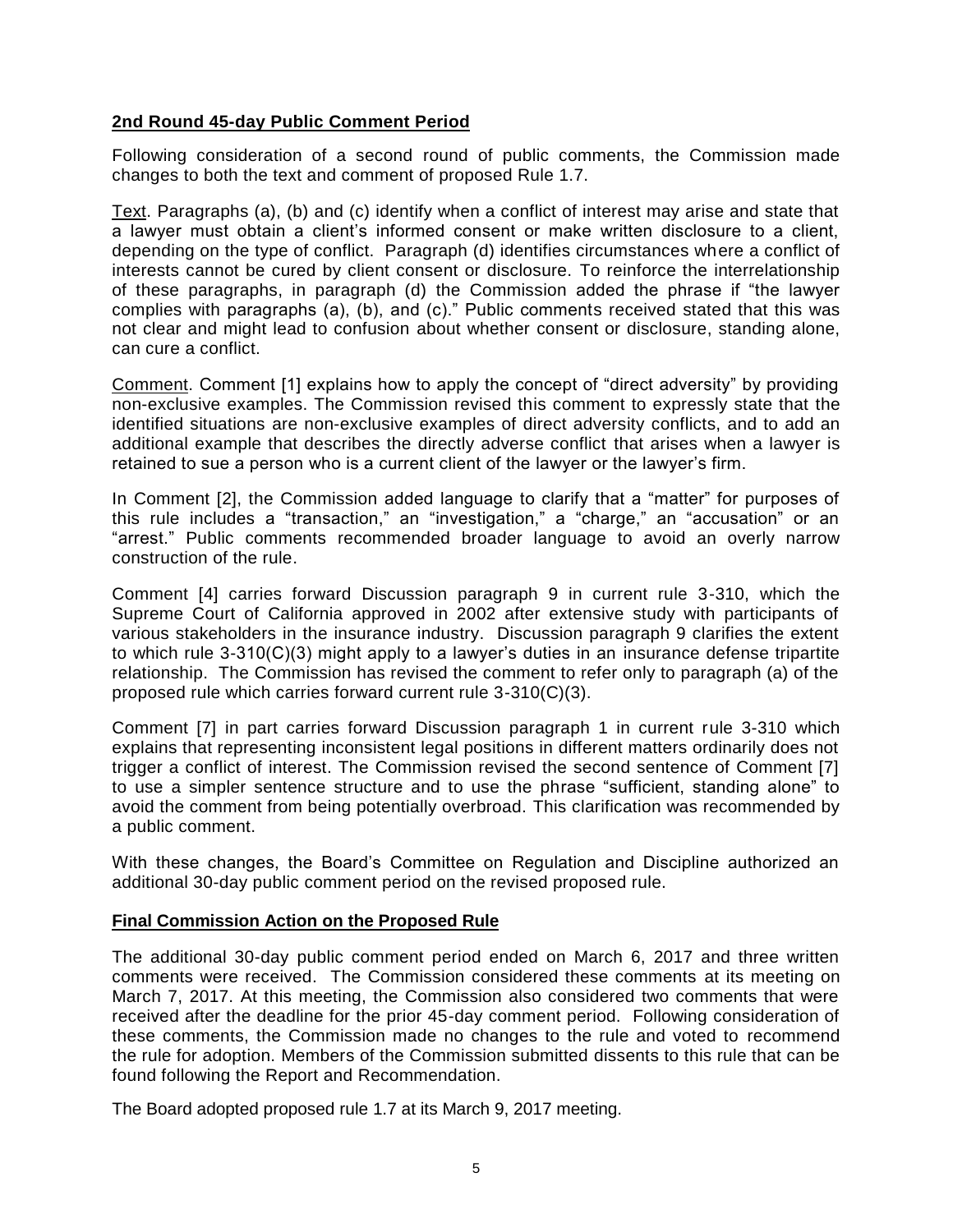### **Supreme Court Action (May 10, 2018)**

The Supreme Court approved the rule as modified by the Court to be effective November 1, 2018. The Court deleted Comment [2], and moved the definition of "matter" to the text of the rule as paragraph (e), and renumbered the subsequent Comments. The Supreme Court also deleted "or organization" in Comment [1].

#### **Supreme Court Action (September 26, 2018)**

Subsequently, the Board adopted staff recommended "clean-up" revisions to various rules, including this rule. All of these changes were non-substantive and, for example, implemented copy editing corrections to style and punctuation. The Supreme Court approved the "clean-up" revisions operative November 1, 2018 by order dated September 26, 2018.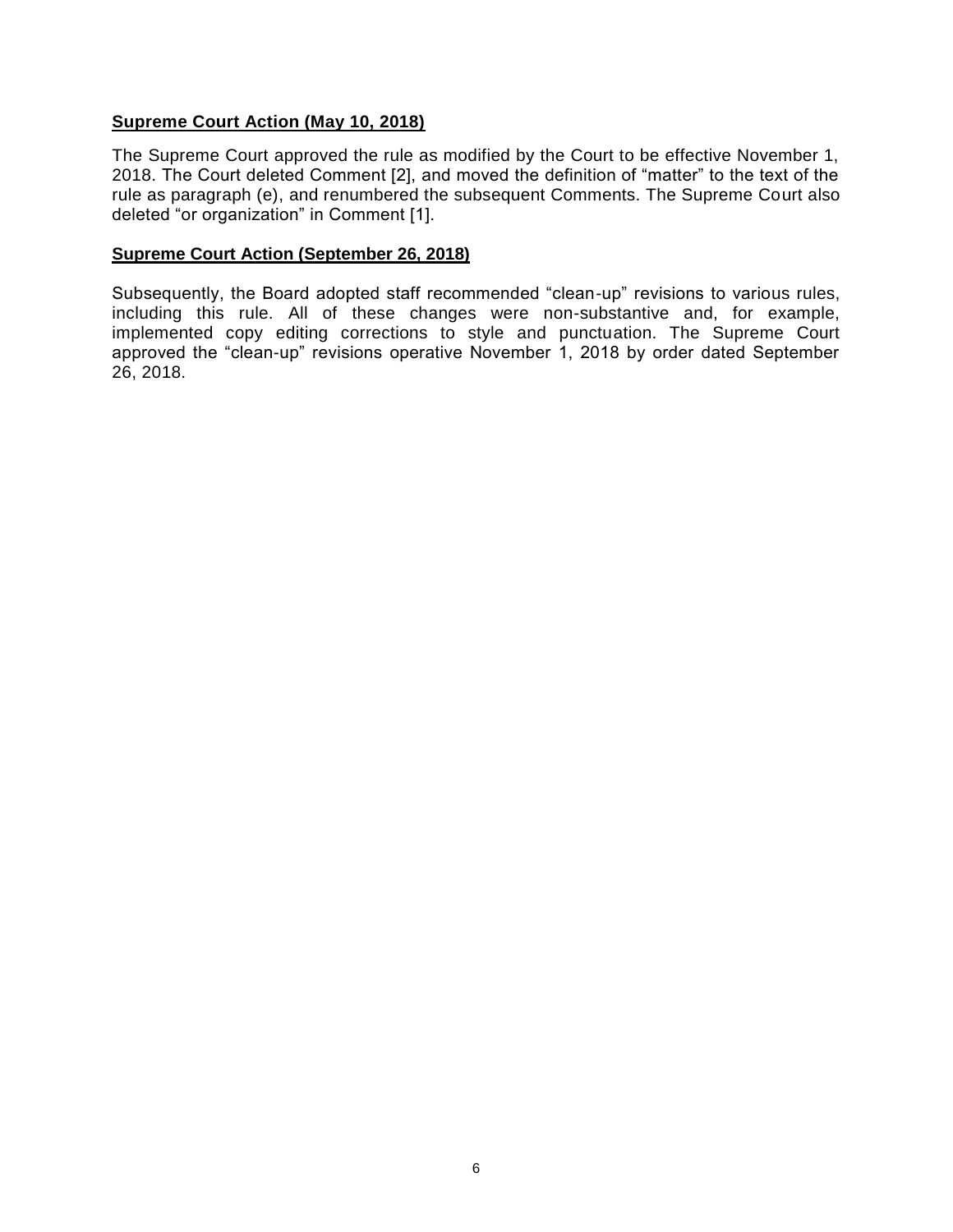# **Rule 3-310 Avoiding the Representation of Adverse Interests Rule 1.7 Conflict of Interest: Current Clients**

# **(Redline Comparison to the California Rule Operative Until October 31, 2018)**

- (a) A lawyer shall not, without informed written consent\* from each client and compliance with paragraph (d), represent a client if the representation is directly adverse to another client in the same or a separate matter.
- (b) A lawyer shall not, without informed written consent\* from each affected client and compliance with paragraph (d), represent a client if there is a significant risk the lawyer's representation of the client will be materially limited by the lawyer's responsibilities to or relationships with another client, a former client or a third person,\* or by the lawyer's own interests.
- (c) Even when a significant risk requiring a lawyer to comply with paragraph (b) is not present, a lawyer shall not represent a client without written\* disclosure of the relationship to the client and compliance with paragraph (d) where:
- (B) A member shall not accept or continue representation of a client without providing written disclosure to the client where:
	- $(1)$  The member hasthe lawyer has, or knows<sup>\*</sup> that another lawyer in the lawyer's firm\* has, a legal, business, financial, professional, or personal relationship with or responsibility to a party or witness in the same matter; or

## **Rule 3-320 Relationship With Other Party's Lawyer**

- (2) A member shall not represent a client in a matter in which the lawyer knows\* or reasonably should know\* that another party's lawyer is a spouse, parent, child, or sibling of the **memberlawyer**, lives with the memberlawyer, is a client of the memberlawyer or another lawyer in the lawyer's firm,<sup>\*</sup> or has an intimate personal relationship with the member, unless the member informs the client in writing of the relationshiplawyer.
- (2) The member knows or reasonably should know that:
	- (a) the member previously had a legal, business, financial, professional, or personal relationship with a party or witness in the same matter; and
	- (b) the previous relationship would substantially affect the member's representation; or
- (3) The member has or had a legal, business, financial, professional, or personal relationship with another person or entity the member knows or reasonably should know would be affected substantially by resolution of the matter; or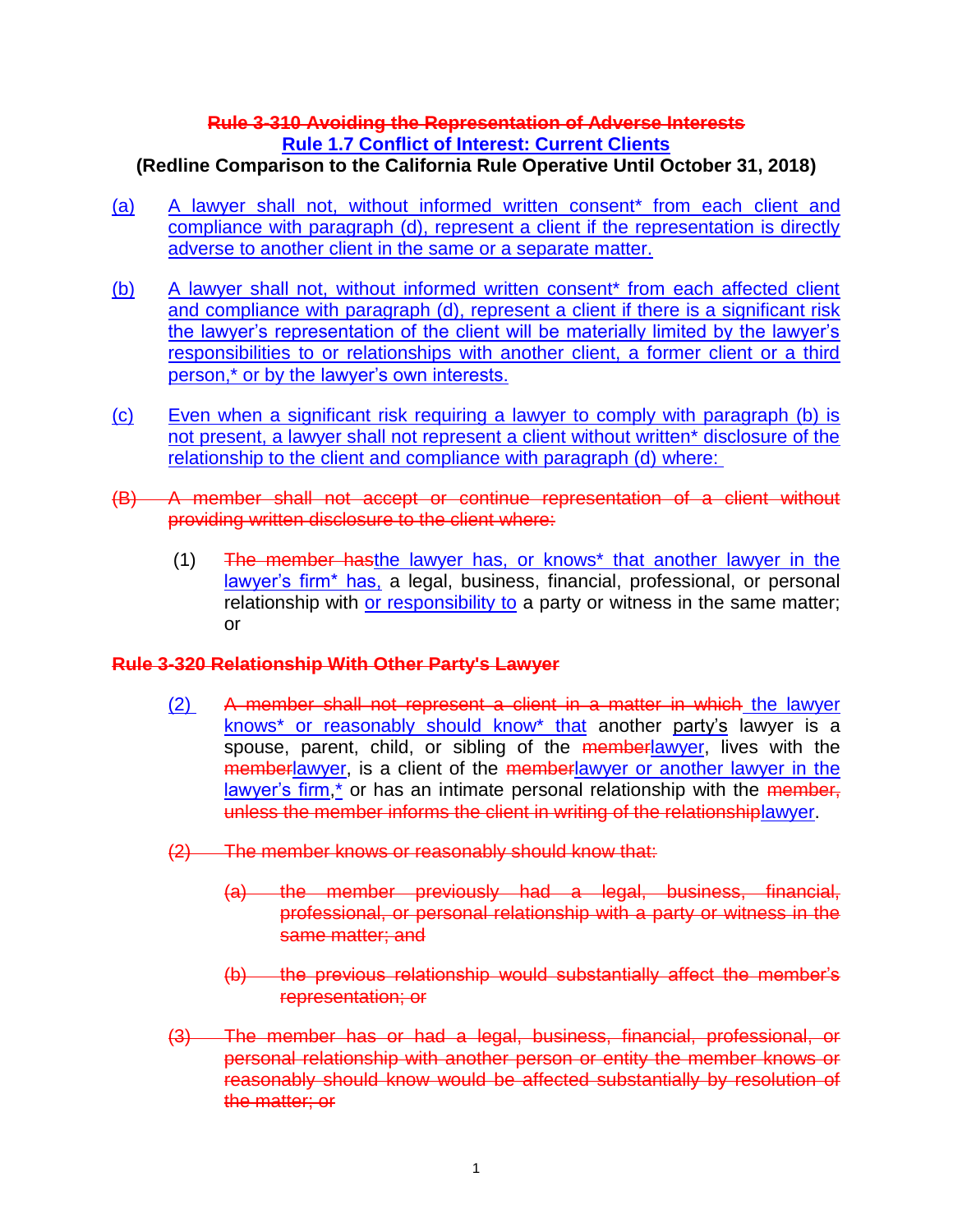- (4) The member has or had a legal, business, financial, or professional interest in the subject matter of the representation.
- (C) A member shall not, without the informed written consent of each client:
	- (1) Accept representation of more than one client in a matter in which the interests of the clients potentially conflict; or
- (d) Representation is permitted under this rule only if the lawyer complies with paragraphs (a), (b), and (c), and:
	- (1) the lawyer reasonably believes\* that the lawyer will be able to provide competent and diligent representation to each affected client;
	- (2) the representation is not prohibited by law; and
	- (3) the representation does not involve the assertion of a claim by one client against another client represented by the lawyer in the same litigation or other proceeding before a tribunal.
- (e) For purposes of this rule, "matter" includes any judicial or other proceeding, application, request for a ruling or other determination, contract, transaction, claim, controversy, investigation, charge, accusation, arrest, or other deliberation, decision, or action that is focused on the interests of specific persons,\* or a discrete and identifiable class of persons.\*

# **Comment**

[1] (2) Accept or continue Loyalty and independent judgment are essential elements in the lawyer's relationship to a client. The duty of undivided loyalty to a current client prohibits undertaking representation directly adverse to that client without that client's informed written consent.\* Thus, absent consent, a lawyer may not act as an advocate in one matter against a person<sup>\*</sup> the lawyer represents in some other matter, even when the matters are wholly unrelated. (See *Flatt v. Superior Court* (1994) 9 Cal.4th 275 [36 Cal.Rptr.2d 537].) A directly adverse conflict under paragraph (a) can arise in a number of ways, for example, when: (i) a lawyer accepts representation of more than one client in a matter in which the interests of the clients actually conflict;  $\theta$ 

(3)(ii) Representa lawyer, while representing a client, accepts in aanother matter and at the same time in a separate matter accept as a client the representation of a person-or entity whose interest<sup>\*</sup> who, in the first matter, is directly adverse to the client in the first matter-lawyer's client; or (iii) a lawyer accepts representation of a person<sup>\*</sup> in a matter in which an opposing party is a client of the lawyer or the lawyer's law firm.\* Similarly, direct adversity can arise when a lawyer cross-examines a non-party witness who is the lawyer's client in another matter, if the examination is likely to harm or embarrass the witness. On the other hand, simultaneous representation in unrelated matters of clients whose interests are only economically adverse, such as representation of competing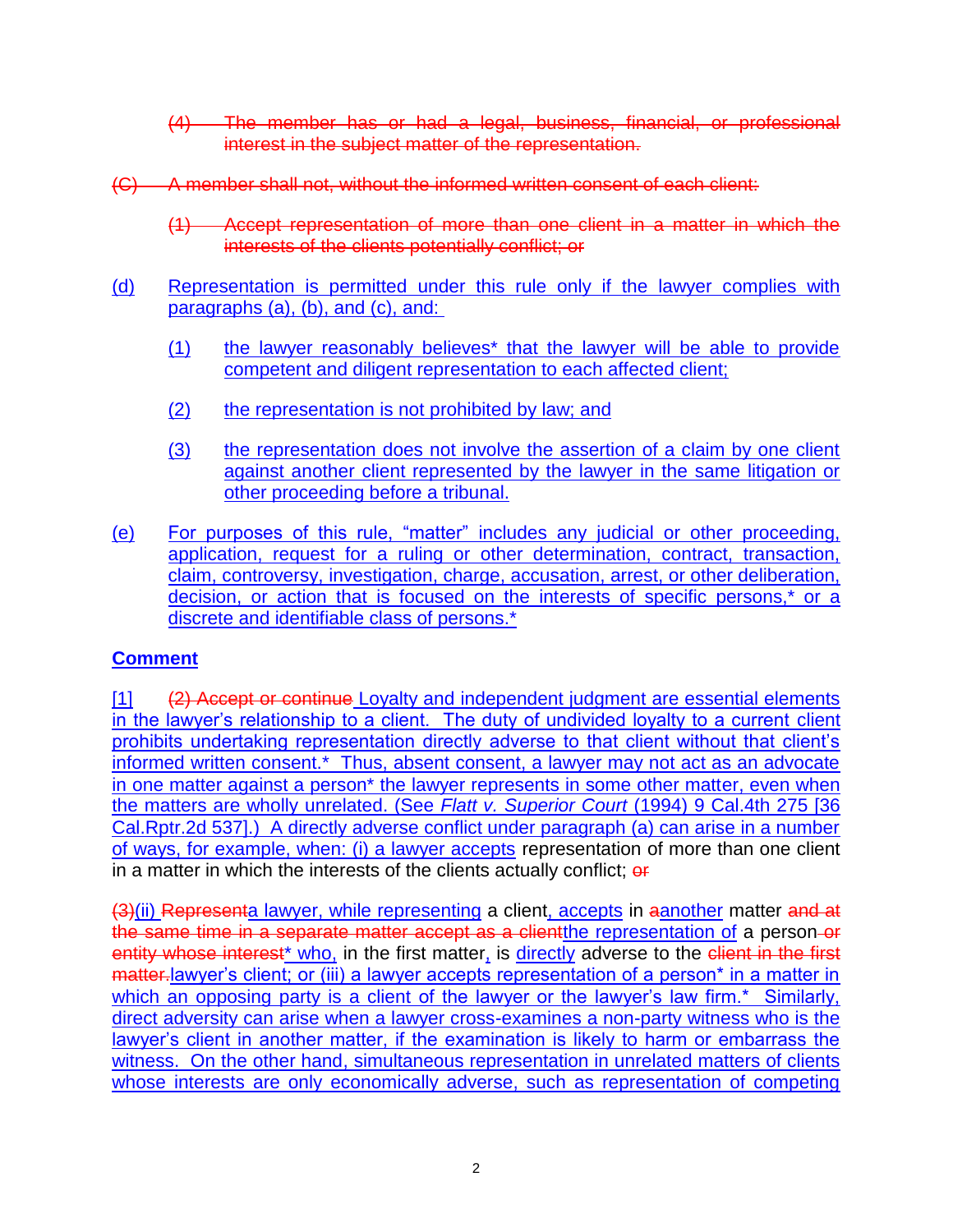economic enterprises in unrelated litigation, does not ordinarily constitute a conflict of interest and thus may not require informed written consent\* of the respective clients.

(D) A member who represents two or more clients shall not enter into an aggregate settlement of the claims of or against the clients without the informed written consent of each client.

### **Discussion**

Rule 3-310 is not intended to prohibit a member from representing parties having antagonistic positions on the same legal question that has arisen in different cases, unless representation of either client would be adversely affected.

Other rules and laws may preclude making adequate disclosure under this rule. If such disclosure is precluded, informed written consent is likewise precluded. (See, e.g., Business and Professions Code section 6068, subdivision (e).)

Paragraph (B) is not intended to apply to the relationship of a member to another party's lawyer. Such relationships are governed by rule 3-320.

Paragraph (B) is not intended to require either the disclosure of the new engagement to a former client or the consent of the former client to the new engagement. However, both disclosure and consent are required if paragraph (E) applies.

While paragraph (B) deals with the issues of adequate disclosure to the present client or clients of the member's present or past relationships to other parties or witnesses or present interest in the subject matter of the representation, paragraph (E) is intended to protect the confidences of another present or former client. These two paragraphs are to apply as complementary provisions.

Paragraph (B) is intended to apply only to a member's own relationships or interests, unless the member knows that a partner or associate in the same firm as the member has or had a relationship with another party or witness or has or had an interest in the subject matter of the representation.

[2] Paragraphs (a) Subparagraphs  $(C)(1)$  and  $(C)(2)$  are intended to(b) apply to all types of legal employmentrepresentations, including the concurrent representation of multiple parties in litigation or in a single transaction or in some other common enterprise or legal relationship. Examples of the latter include the formation of a partnership for several partners<sup>\*</sup> or a corporation for several shareholders, the preparation of an ante-nuptiala pre-nuptial agreement, or joint or reciprocal wills for a husband and wife, or the resolution of an "uncontested" marital dissolution. In such situations, for the sake of convenience or economy, the parties may well prefer to employ a single counsel, but a member must disclose the potential adverse aspects of such multiple representation (e.g., Evid. Code, §962) and must obtain If a lawyer initially represents multiple clients with the informed written consent–of\* as required under paragraph (b), and circumstances later develop indicating that direct adversity exists between the clients thereto pursuant to subparagraph (C)(1). Moreover, if the potential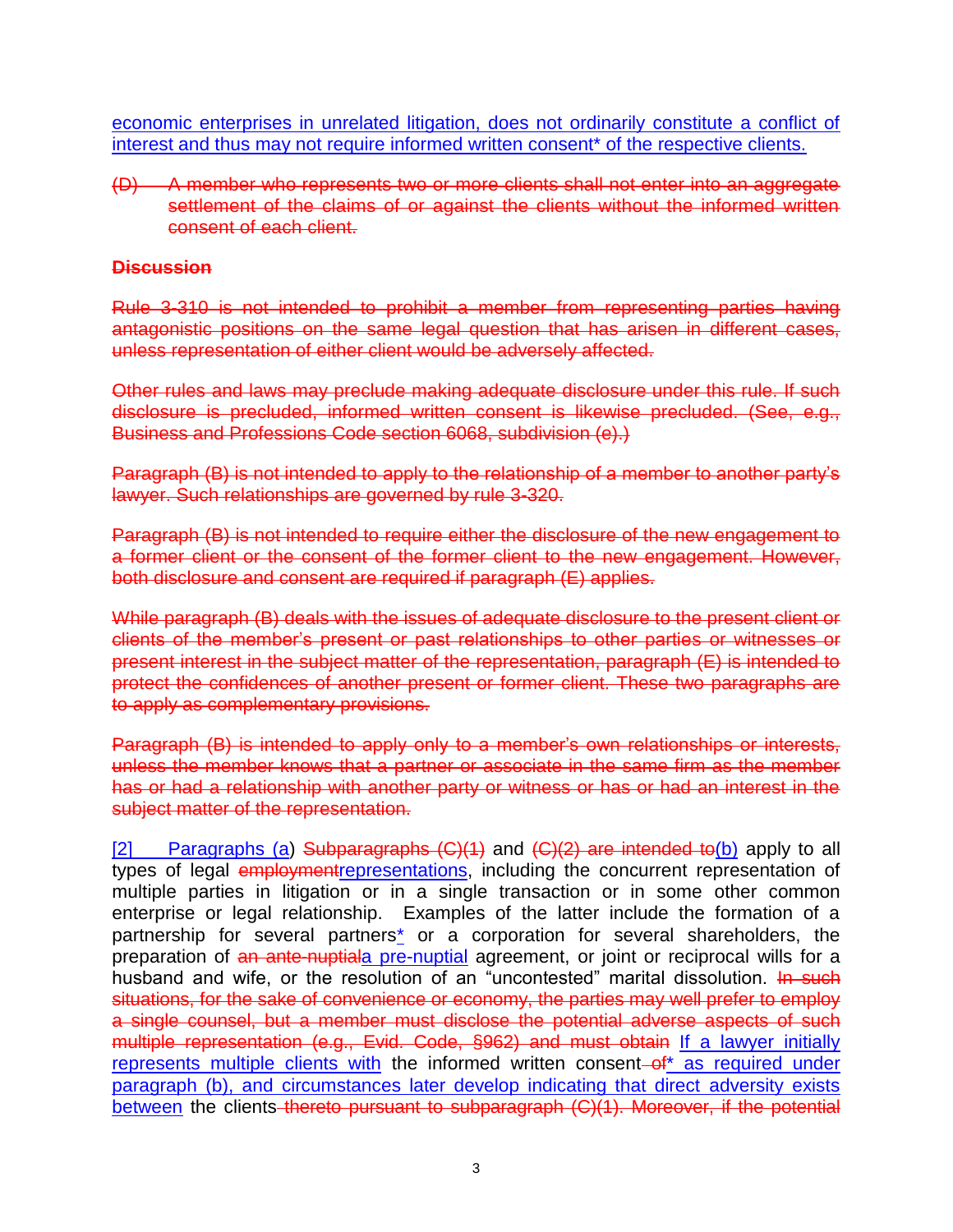adversity should become actual, the member, the lawyer must obtain the further informed written consent<sup>\*</sup> of the clients **pursuant to subparagraphunder** paragraph  $(G)(2a)$ .

Subparagraph (C)(3) is intended to apply to representations of clients in both litigation and transactional matters.

[3] In *State Farm Mutual Automobile Insurance Company v. Federal Insurance Company* (1999) 72 Cal.App.4th 1422 [86 Cal.Rptr.2d 20], the court held that subparagraph (C)(3) of predecessor rule 3-310 was violated when a memberlawyer, retained by an insurer to defend one suit, and while that suit was still pending, filed a direct action against the same insurer in an unrelated action without securing the insurer's consent. Notwithstanding *State Farm*, subparagraph (C)(3) is not intended toparagraph (a) does not apply with respect to the relationship between an insurer and a memberlawyer when, in each matter, the insurer's interest is only as an indemnity provider and not as a direct party to the action.

[4] Even where there is no direct adversity, a conflict of interest requiring informed written consent<sup>\*</sup> under paragraph (b) exists if there is a significant risk that a lawyer's ability to consider, recommend or carry out an appropriate course of action for the client will be materially limited as a result of the lawyer's other responsibilities, interests, or relationships, whether legal, business, financial, professional, or personal. For example, a lawyer's obligations to two or more clients in the same matter, such as several individuals seeking to form a joint venture, may materially limit the lawyer's ability to recommend or advocate all possible positions that each might take because of the lawyer's duty of loyalty to the other clients. The risk is that the lawyer may not be able to offer alternatives that would otherwise be available to each of the clients. The mere possibility of subsequent harm does not itself require disclosure and informed written consent.\* The critical questions are the likelihood that a difference in interests exists or will eventuate and, if it does, whether it will materially interfere with the lawyer's independent professional judgment in considering alternatives or foreclose courses of action that reasonably\* should be pursued on behalf of each client. The risk that the lawyer's representation may be materially limited may also arise from present or past relationships between the lawyer, or another member of the lawyer's firm\*, with a party, a witness, or another person\* who may be affected substantially by the resolution of the matter.

[5] Paragraph (c) requires written<sup>\*</sup> disclosure of any of the specified relationships even if there is not a significant risk the relationship will materially limit the lawyer's representation of the client. However, if the particular circumstances present a significant risk the relationship will materially limit the lawyer's representation of the client, informed written consent\* is required under paragraph (b).

[6] Ordinarily paragraphs (a) and (b) will not require informed written consent\* simply because a lawyer takes inconsistent legal positions in different tribunals\* at different times on behalf of different clients. Advocating a legal position on behalf of a client that might create precedent adverse to the interests of another client represented by a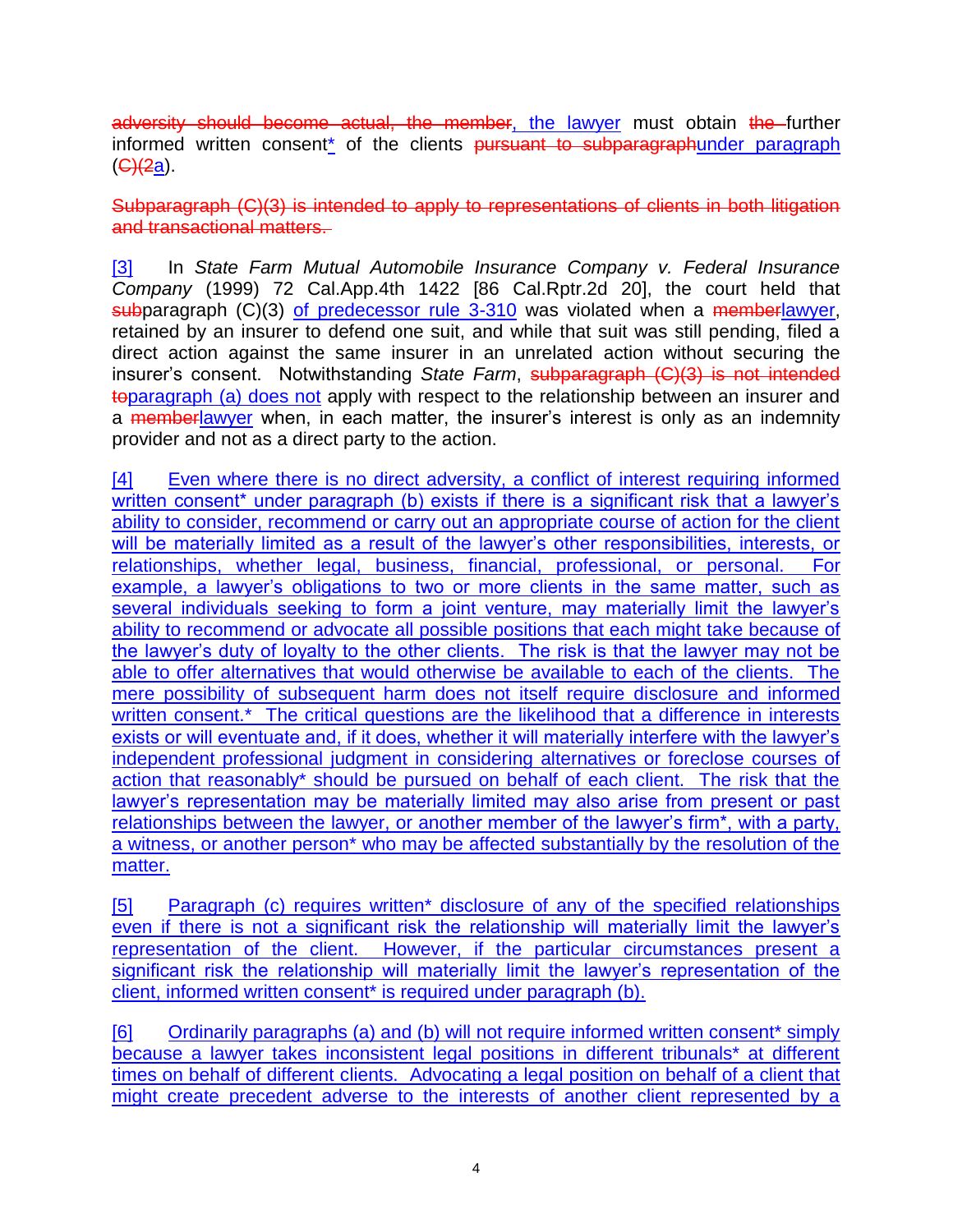lawyer in an unrelated matter is not sufficient, standing alone, to create a conflict of interest requiring informed written consent.\* Informed written consent\* may be required, however, if there is a significant risk that: (i) the lawyer may temper the lawyer's advocacy on behalf of one client out of concern about creating precedent adverse to the interest of another client; or (ii) the lawyer's action on behalf of one client will materially limit the lawyer's effectiveness in representing another client in a different case, for example, when a decision favoring one client will create a precedent likely to seriously weaken the position taken on behalf of the other client. Factors relevant in determining whether the clients' informed written consent<sup>\*</sup> is required include: the courts and jurisdictions where the different cases are pending, whether a ruling in one case would have a precedential effect on the other case, whether the legal question is substantive or procedural, the temporal relationship between the matters, the significance of the legal question to the immediate and long-term interests of the clients involved, and the clients' reasonable\* expectations in retaining the lawyer.

[7] Other rules and laws may preclude the disclosures necessary to obtain the informed written consent\* or provide the information required to permit representation under this rule. (See, e.g., Bus. & Prof. Code, § 6068, subd. (e)(1) and rule 1.6.) If such disclosure is precluded, representation subject to paragraph (a), (b), or (c) of this rule is likewise precluded.

[8] Paragraph (d) imposes conditions that must be satisfied even if informed written consent\* is obtained as required by paragraphs (a) or (b) or the lawyer has informed the client in writing\* as required by paragraph (c). There are some matters in which the conflicts are such that even informed written consent<sup>\*</sup> may not suffice for non-disciplinary purposesto permit representation. (See *Woods v. Superior Court* (1983) 149 Cal.App.3d 931 [197 Cal.Rptr. 185]; *Klemm v. Superior Court* (1977) 75 Cal.App.3d 893 [142 Cal.Rptr. 509]; *Ishmael v. Millington* (1966) 241 Cal.App.2d 520 [50 Cal.Rptr. 592].)

[9] This rule does not preclude an informed written consent\* to a future conflict in compliance with applicable case law. The effectiveness of an advance consent is generally determined by the extent to which the client reasonably\* understands the material risks that the consent entails. The more comprehensive the explanation of the types of future representations that might arise and the actual and reasonably\* foreseeable adverse consequences to the client of those representations, the greater the likelihood that the client will have the requisite understanding. The experience and sophistication of the client giving consent, as well as whether the client is independently represented in connection with giving consent, are also relevant in determining whether the client reasonably\* understands the risks involved in giving consent. An advance consent cannot be effective if the circumstances that materialize in the future make the conflict nonconsentable under paragraph (d). A lawyer who obtains from a client an advance consent that complies with this rule will have all the duties of a lawyer to that client except as expressly limited by the consent. A lawyer cannot obtain an advance consent to incompetent representation. (See rule 1.8.8.)

[10] A material change in circumstances relevant to application of this rule may trigger a requirement to make new disclosures and, where applicable, obtain new informed